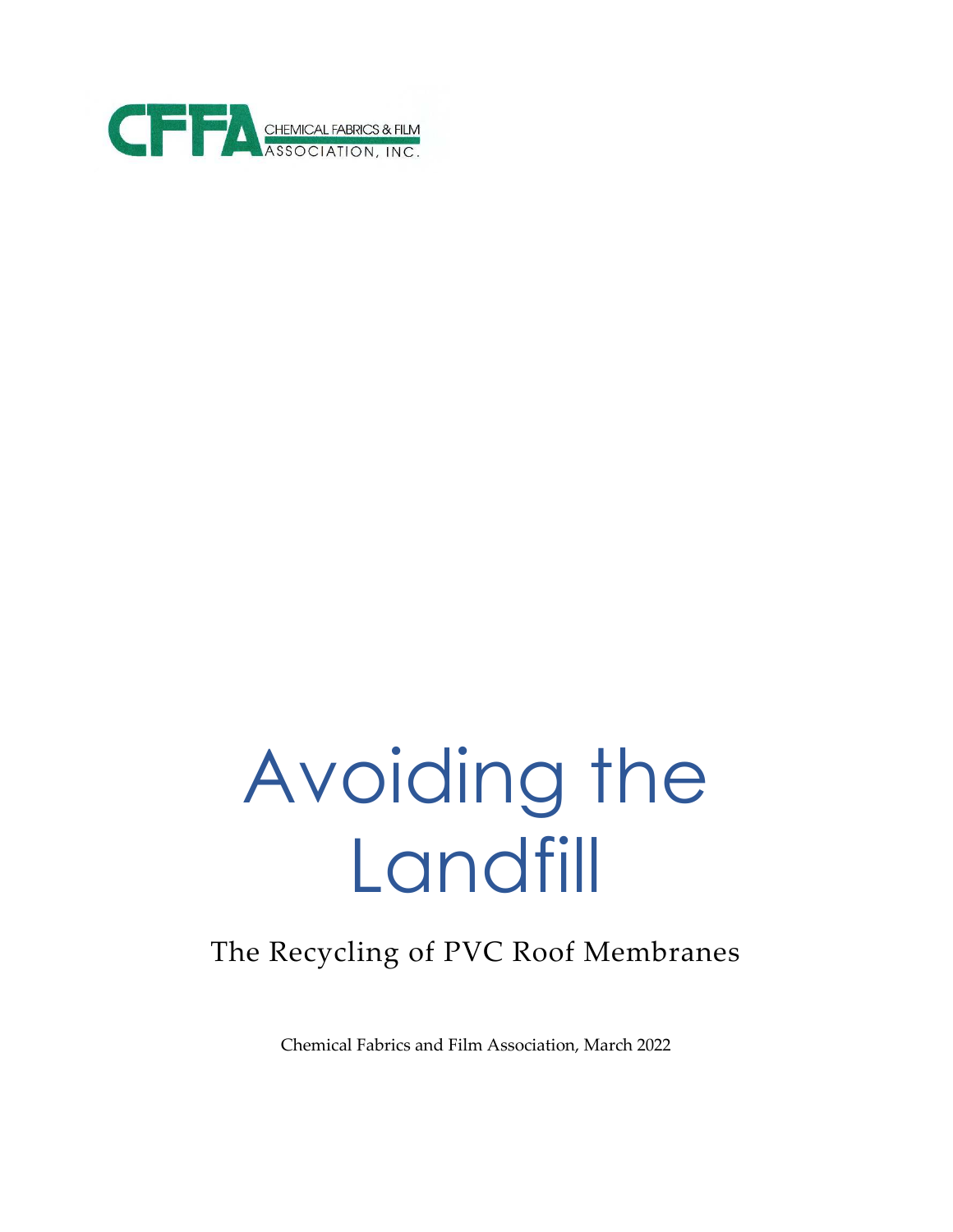Avoiding the Landfill

• • •

# Avoiding the Landfill

### The Recycling of PVC Roof Membranes

# *Introduction*

For more than 50 years, durable, highly engineered, lightcolored vinyl roofing membranes have cooled and protected buildings in climates around the world. Their long life cycle is a significant contributor to their excellent ratings to the American National Standard for assessing sustainability of single-ply roof membranes.i To date PVC materials are the only products to be rated gold or platinum to this standard. But it doesn't stop there. Vinyl, or PVC, is the only commercial roofing material that is being recycled at the end of decades of service life into the feedstock to make new roofing membranes.

PVC has an inherent advantage over many other roofing materials when it comes to recycling. As a thermoplastic, it can readily be heated and reprocessed without loss of key physical properties. Thus it has long been an industry best practice to reintroduce production trimmings and scrap as a raw material into vinyl roofing membrane manufacturing processes. Some roofing manufacturers even collect and process their customers' scrap as well as the general purpose scrap of other vinyl fabricators. In 2021, the member manufacturers of the Chemical Fabrics & Film Association (CFFA) Vinyl Roofing Division recycled a combined 20.5 million pounds of pre-consumer materials.

Skyrocketing raw material costs, higher landfill tipping fees, legislation to restrict disposal of construction materials, and an architectural community that demands the lightest

## *Executive Summary* • • •

Focusing on postconsumer recycling, this paper examines the evolution and current state of commercial PVC roof membranes as a sustainable building product at the end of its service life.

Topics include: origins of post-consumer PVC roof recycling; a look at several roof recycling projects that shed light on opportunities and challenges; the elements of making recycling a sustainable enterprise; and the role of the architectural and design communities in pushing stakeholders forward.

environmental footprint that can be achieved, have led to the mainstreaming of post-consumer recycling and a vision of the day when specifiers will routinely call for post-consumer content in a roof membrane.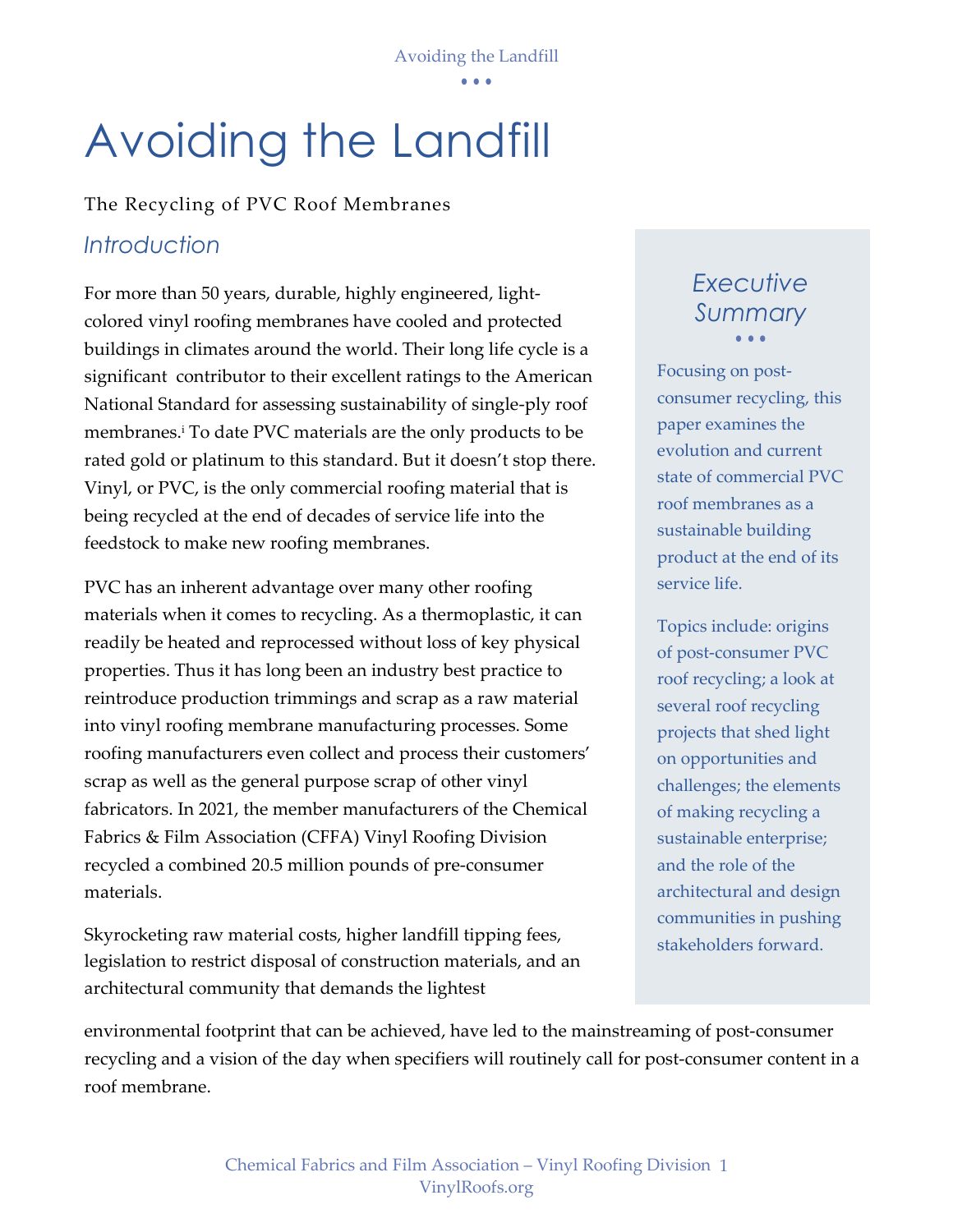#### Avoiding the Landfill • • •

According to the U.S. Environmental Protection Agency, construction and demolition waste from buildings totals an estimated 332 billion pounds annually.<sup>ii</sup> Reroofing generates tremendous quantities of material that can and should be diverted from the waste stream. The vinyl roofing industry is committed to combining existing post-consumer recycling technologies with logistical expertise to limit its contribution to these numbers. In 2021, the member manufacturers of CFFA's Vinyl Roofing Division recycled a combined 758 thousand pounds of membranes at the end of their service lives.

# *Post-Consumer Vinyl Roof Recycling – Where It All Began*

In Europe, vinyl roofs have been in use for more than 50 years, and roofing manufacturers there have been recycling retired roofs into other useful products since 1994. That was the year a consortium of companies funded the construction and operation of a facility in Germany to reclaim vinyl membranes at the end of their service lives and return them to the original manufacturers.

Over the years, the material taken back has been used in a variety of applications, including as feedstock in the production of new roofing membranes. Typically incorporated into the back side of the sheet where potential color variations are not a factor, the recovered material can comprise up to 5 percent by weight of the finished product. Reports from the field indicate that, at 20+ years of age, the first membranes made with recycled post-consumer material are performing the same as membranes produced of virgin raw materials.

Today, ROOFCOLLECT, a European Single Ply Waterproofing Association (ESWA) program, coordinates the recovery and processing of post-consumer vinyl roofing membranes. In conjunction with the European Commission, ESWA sets and meets annual targets for postconsumer roof recycling. In 2015, ROOFCOLLECT recycled 7 million pounds of roofing and waterproofing membranes, continuing its commitment to recycle at least 50 percent of collectable, available used roofing membranes.iii

In North America, post-consumer recycling of vinyl roof membranes in the U.S. began in 1999. Working in tandem with a vinyl membrane manufacturer, a Massachusetts recycling company produced a highway cold patching material made from old vinyl roofing membranes and other recovered plastics. As state-of-the-art grinding equipment evolved so that it could separate polyester scrim reinforcement and felt backing from the vinyl polymer, retired roofing membrane became feedstock for new products such as roofing walkway pads, commercial-grade flooring and concrete expansion joints. While the production of walkway pads might consume a few hundred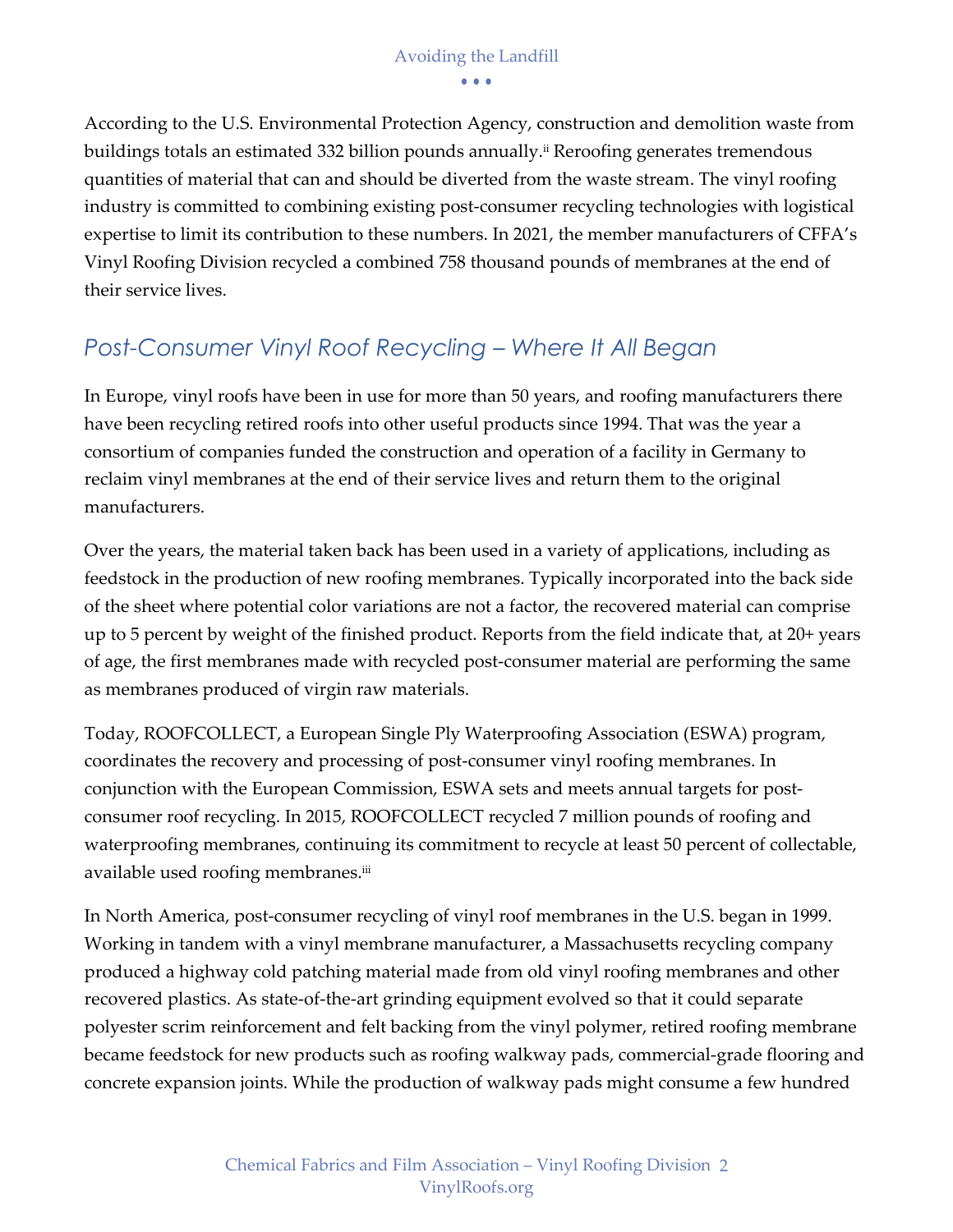thousand pounds of product a year for any one manufacturer, now more than a million pounds are being converted into new membrane annually as production lines are designed to blend granulated vinyl material with virgin feedstock.

# *Recycling Projects Shed Light on Opportunities and Challenges*

Total net costs of post-consumer recycling depend on total roofing square footage, the distance the old roof must be shipped to be processed and avoided landfill tipping fees. Yet, the savings in disposal costs and the value of the full range of salvaged materials have generally exceeded the cost of the additional labor, shipping and grinding fees involved to remove and reuse end-of-life vinyl roofing material. Thus, it is possible to actively consider making the commitment to incorporate a recycling strategy into a roof replacement project.

An example of the recycling path being less expensive to the project occurred with Pella Regional Health Center's (Pella, Iowa) expansion for a new obstetrics unit. The project's building team included a roofing membrane manufacturer with a take-back program in which the roofing contractor participated. The used membrane was cut up into 5-foot strips onsite, then rolled and bundled with a portable bander. Full boxes of aged roofing membrane traveled by flatbed trailer to be unloaded at the contractor's facility before being returned to the manufacturer. Taking advantage of this resource, 7,200 pounds of membrane at the end of its useful life was diverted from the landfill. In addition, approximately 120,000 board-feet of expanded polystyrene insulation was removed and taken back to the original insulation manufacturer, and more than 1,000 pounds of metal fastener components were also recycled.

With the University of Iowa's (Iowa City, Iowa) Carver-Hawkeye Arena reroofing project, the aged roof was rolled up and sent to a Cedar Rapids recycler to size reduce the material volume via grinding. This helped minimize the volume of material to be shipped back to the membrane manufacturer and the associated freight charges. University officials found this approach a costeffective choice compared to tipping fees at a landfill, and more environmentally responsible.

All involved parties were also motivated to recycle as much of the complete assembly as practical, including the gravel ballast, the metal flashings and the extruded polystyrene insulation. In the end, 95 percent of the existing materials of the assembly, by weight, were recycled, and the membrane was returned to the manufacturer for use in other membrane products. The contractor estimated a savings of 25 percent versus the traditional disposal costs, even with the additional handling required.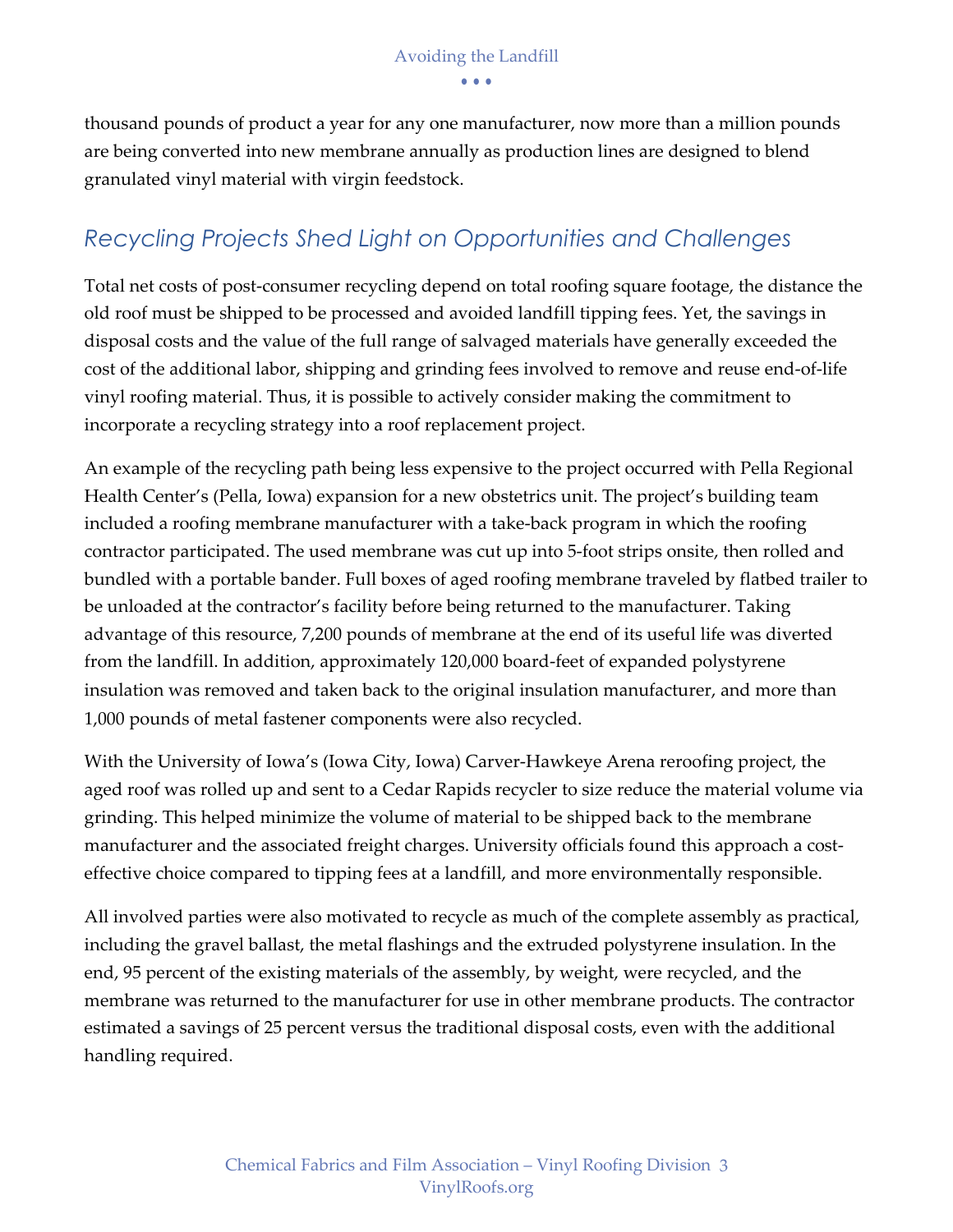In 2008, a Michigan contractor completed what is believed to be the biggest roof recycling project ever carried out in North America. A 250,000 square foot automotive facility was re-roofed in Lansing, Michigan. The existing roof, which consisted of two complete roof assemblies (the roof was re-covered once), was removed to the steel deck, and a new mechanically attached vinyl membrane assembly was installed in its place. Both layers of the previous vinyl membrane installations were recycled, diverting close to half a million square feet of material from the landfill.

# *Making Recycling Sustainable*

A sustainable recycling strategy requires high quality reclamation in the tear-down, reprocessing efficiency and a ready customer base for the recycled product. The following issues illustrate the scope of elements that are brought to bear in achieving that sustainable strategy.

**Reclamation** – Any long-term approach to reclaiming old roofs will need to address the training of roofing contractors in the logistics of tearing down the roof system for recycling instead of landfill disposal. Slightly more handling is involved, as the contractor must separate the membrane from other waste materials and prepare it for shipping off the site. Steps include:

- **Preparing and storing the membrane for transport to the recycler** Although a variety of means are possible, the most effective appears to be for old membranes to be cut into strips of prescribed widths and lengths and tightly rolled and tack welded before leaving the job site for the recycler. As part of the planning process, roofing contractors will need to pre-order gaylord boxes and pallets based on the surface area of the roof, the membrane thickness and the existing assembly construction. Scrap membrane and trimmings from the new installation can be added to the gaylord for recycling as well.
- **Delivering a 'clean' product to the company providing size reduction and grinding services**  For best results, the processor needs to receive a membrane free of foreign materials like stone ballast, metal fasteners and other construction debris.

**Processing** – Many processors can grind reclaimed materials, but for vinyl roofs to be in a form suitable for processing, equipment that can separate such components as felt backing material and the reinforcing polyester matrix is needed.

• **Finding a recycler that can process reinforced material** – Until recently, felt-backed membranes could not be reprocessed and had to be landfilled. Newer equipment can separate the felt, allowing the sheet to be recycled with ease. This equipment can also extract the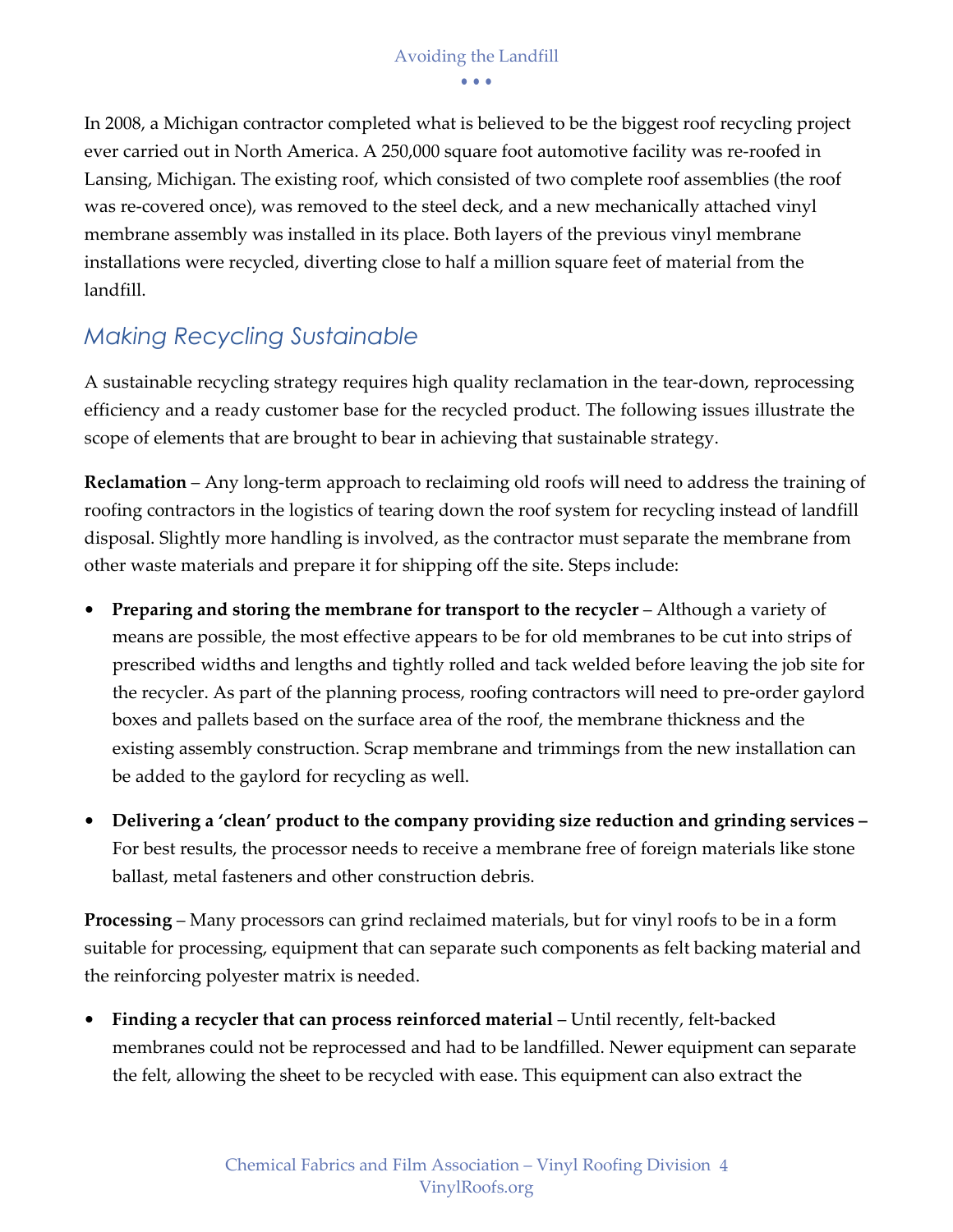• • •

encapsulated scrim reinforcement from the polymer matrix. The felt backing and scrim can be used as fibrous filler, concrete expansion joints or other applications, and waste-to-energy.

**Identifying the market** – The success of roof recycling, as is the case with all recycling, is dependent on the will of the participants in the process.

• **Developing a customer base and collection infrastructure** – The North American vinyl roofing manufacturers are committed to and have been developing the infrastructure to establish a viable program for a decade. With a strong desire for sustainable construction in the marketplace and efforts to divert construction waste from landfills, it appears that the time is right for the growth in roof recycling to accelerate.

# *Keeping It Green*

Alongside these challenges, the architectural and design communities justifiably continue to push all stakeholders to raise the bar on what can be achieved. Both the U.S. Green Building Council and the Green Building Initiative recognize roof recyclability as an important element in sustainability; each promotes recycling and the use of recycled roofing materials through the LEED and Green Globes voluntary initiatives.

Recycling is also a key element in ANSI/NSF 347, the Sustainability Assessment for Single Ply Roofing Membranes, which incentivizes manufacturers to recycle roofing materials that have been removed from existing buildings. As the first third-party consensus standard for evaluating and certifying the sustainable attributes of single-ply roofing membranes over their entire life cycle, NSF 347 is an important tool to help architects and specifiers make educated decisions about product selection.

Finally, recycling considerations are also embedded in Environmental Product Declarations conducted in accordance with ISO 14025 and validated by an independent third party, as well as cradle-to-gate or cradle-to-grave ISO 14044-conformant life cycle assessments. Both of these stringent reporting requirements provide third-party verified documentation which can be used to reinforce any position on sustainability.

Not a challenge, however, is keeping the firm commitment to evolving post-consumer recycling initiatives by the Vinyl Roofing Division of the CFFA in an effort to do all it can to limit the environmental burden posed by construction materials.